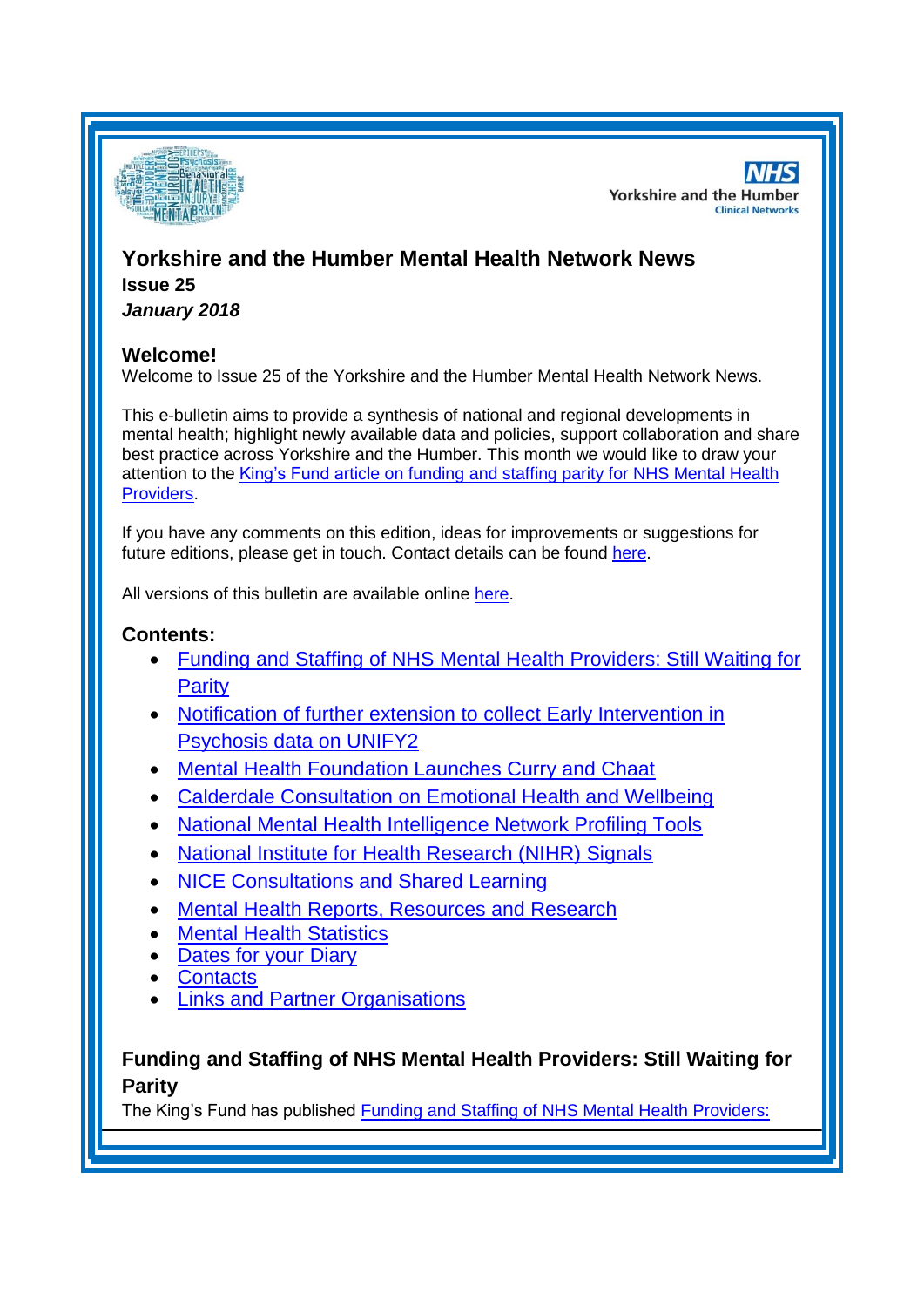[Still Waiting for Parity.](https://www.kingsfund.org.uk/publications/funding-staffing-mental-health-providers) This report indicates the spending gap between NHS acute hospitals and NHS mental health providers is widening. It includes an analysis of the annual financial accounts of NHS mental health, acute and specialist provider trusts; an analysis of the national workforce data; a review of CQC inspection reports for the 54 mental health trusts; and review of board papers of eight mental health trusts.

## <span id="page-1-0"></span>**Notification of further extension to collect Early Intervention in Psychosis data on UNIFY2**

NHS England has advised Commissioners and Providers that the switch-off date for the UNIFY2 EIP data collection has been extended from December 2017, to include activity undertaken, up to the end of March 2018. This extension has been put in place to allow commissioners and providers to undertake further data quality work to reduce disparity between the Mental Health Services Data Set (MHSDS) and UNIFY2 collections.

EIP data submissions are to continue to both MHSDS and UNIFY2 until March 2018. An updated data collection timetable will be provided on UNIFY2.

### <span id="page-1-1"></span>**Mental Health Foundation Launches Curry and Chaat**

The Mental Health Foundation want to emphasise the importance of strong relationships in maintaining good mental health and have developed the Curry & Chaat awareness campaign. The campaign encourages people to get together with family, friends and colleagues and have a chat while tucking into a delicious curry!

The Mental Health Foundation states that people who are more socially connected to family, friends, colleagues or their community are happier, physically healthier and live longer, with fewer mental health problems than people who are less well connected.

To learn more about the campaign or to host your own Curry and Chaat more resources can be find in the following [downloadable pack.](https://www.mentalhealth.org.uk/get-involved/curry-and-chaat/free-pack)

### <span id="page-1-2"></span>**Calderdale Consultation on Emotional Health and Wellbeing**

Calderdale Council are consulting with parents, carers and family members to inform the [Emotional Health and Wellbeing Local Transformation Plan.](https://www.calderdaleccg.nhs.uk/emotional-health-wellbeing-survey-for-parents-carers-and-family-members/) The council are inviting people to comment on their plan to ensure it is well informed and delivers the right services for the region.

#### <span id="page-1-3"></span>**National Mental Health Intelligence Network Profiling Tools**

The National Mental Health Intelligence Network (NMHIN) has been conducting further developments on their suite of mental health profiling tools. Click on the links below to access the updates:

- **[Common Mental Health Disorders](http://links.govdelivery.com/track?type=click&enid=ZWFzPTEmbXNpZD0mYXVpZD0mbWFpbGluZ2lkPTIwMTcxMjA1LjgxOTE2MDgxJm1lc3NhZ2VpZD1NREItUFJELUJVTC0yMDE3MTIwNS44MTkxNjA4MSZkYXRhYmFzZWlkPTEwMDEmc2VyaWFsPTE2OTcwMTE4JmVtYWlsaWQ9c2FyYWguYm91bEBuaHMubmV0JnVzZXJpZD1zYXJhaC5ib3VsQG5ocy5uZXQmdGFyZ2V0aWQ9JmZsPSZleHRyYT1NdWx0aXZhcmlhdGVJZD0mJiY=&&&104&&&https://fingertips.phe.org.uk/profile-group/mental-health/profile/common-mental-disorders)**
- **[Crisis Care](http://links.govdelivery.com/track?type=click&enid=ZWFzPTEmbXNpZD0mYXVpZD0mbWFpbGluZ2lkPTIwMTcxMjA1LjgxOTE2MDgxJm1lc3NhZ2VpZD1NREItUFJELUJVTC0yMDE3MTIwNS44MTkxNjA4MSZkYXRhYmFzZWlkPTEwMDEmc2VyaWFsPTE2OTcwMTE4JmVtYWlsaWQ9c2FyYWguYm91bEBuaHMubmV0JnVzZXJpZD1zYXJhaC5ib3VsQG5ocy5uZXQmdGFyZ2V0aWQ9JmZsPSZleHRyYT1NdWx0aXZhcmlhdGVJZD0mJiY=&&&105&&&https://fingertips.phe.org.uk/profile-group/mental-health/profile/crisis-care)**
- **[Mental health and wellbeing JSNA profile](http://links.govdelivery.com/track?type=click&enid=ZWFzPTEmbXNpZD0mYXVpZD0mbWFpbGluZ2lkPTIwMTcxMjA1LjgxOTE2MDgxJm1lc3NhZ2VpZD1NREItUFJELUJVTC0yMDE3MTIwNS44MTkxNjA4MSZkYXRhYmFzZWlkPTEwMDEmc2VyaWFsPTE2OTcwMTE4JmVtYWlsaWQ9c2FyYWguYm91bEBuaHMubmV0JnVzZXJpZD1zYXJhaC5ib3VsQG5ocy5uZXQmdGFyZ2V0aWQ9JmZsPSZleHRyYT1NdWx0aXZhcmlhdGVJZD0mJiY=&&&106&&&https://fingertips.phe.org.uk/profile-group/mental-health/profile/mh-jsna)**
- **[Perinatal Mental Health](http://links.govdelivery.com/track?type=click&enid=ZWFzPTEmbXNpZD0mYXVpZD0mbWFpbGluZ2lkPTIwMTcxMjA1LjgxOTE2MDgxJm1lc3NhZ2VpZD1NREItUFJELUJVTC0yMDE3MTIwNS44MTkxNjA4MSZkYXRhYmFzZWlkPTEwMDEmc2VyaWFsPTE2OTcwMTE4JmVtYWlsaWQ9c2FyYWguYm91bEBuaHMubmV0JnVzZXJpZD1zYXJhaC5ib3VsQG5ocy5uZXQmdGFyZ2V0aWQ9JmZsPSZleHRyYT1NdWx0aXZhcmlhdGVJZD0mJiY=&&&107&&&https://fingertips.phe.org.uk/profile-group/mental-health/profile/perinatal-mental-health)**
- **[Severe Mental Illness](http://links.govdelivery.com/track?type=click&enid=ZWFzPTEmbXNpZD0mYXVpZD0mbWFpbGluZ2lkPTIwMTcxMjA1LjgxOTE2MDgxJm1lc3NhZ2VpZD1NREItUFJELUJVTC0yMDE3MTIwNS44MTkxNjA4MSZkYXRhYmFzZWlkPTEwMDEmc2VyaWFsPTE2OTcwMTE4JmVtYWlsaWQ9c2FyYWguYm91bEBuaHMubmV0JnVzZXJpZD1zYXJhaC5ib3VsQG5ocy5uZXQmdGFyZ2V0aWQ9JmZsPSZleHRyYT1NdWx0aXZhcmlhdGVJZD0mJiY=&&&108&&&https://fingertips.phe.org.uk/profile-group/mental-health/profile/severe-mental-illness)**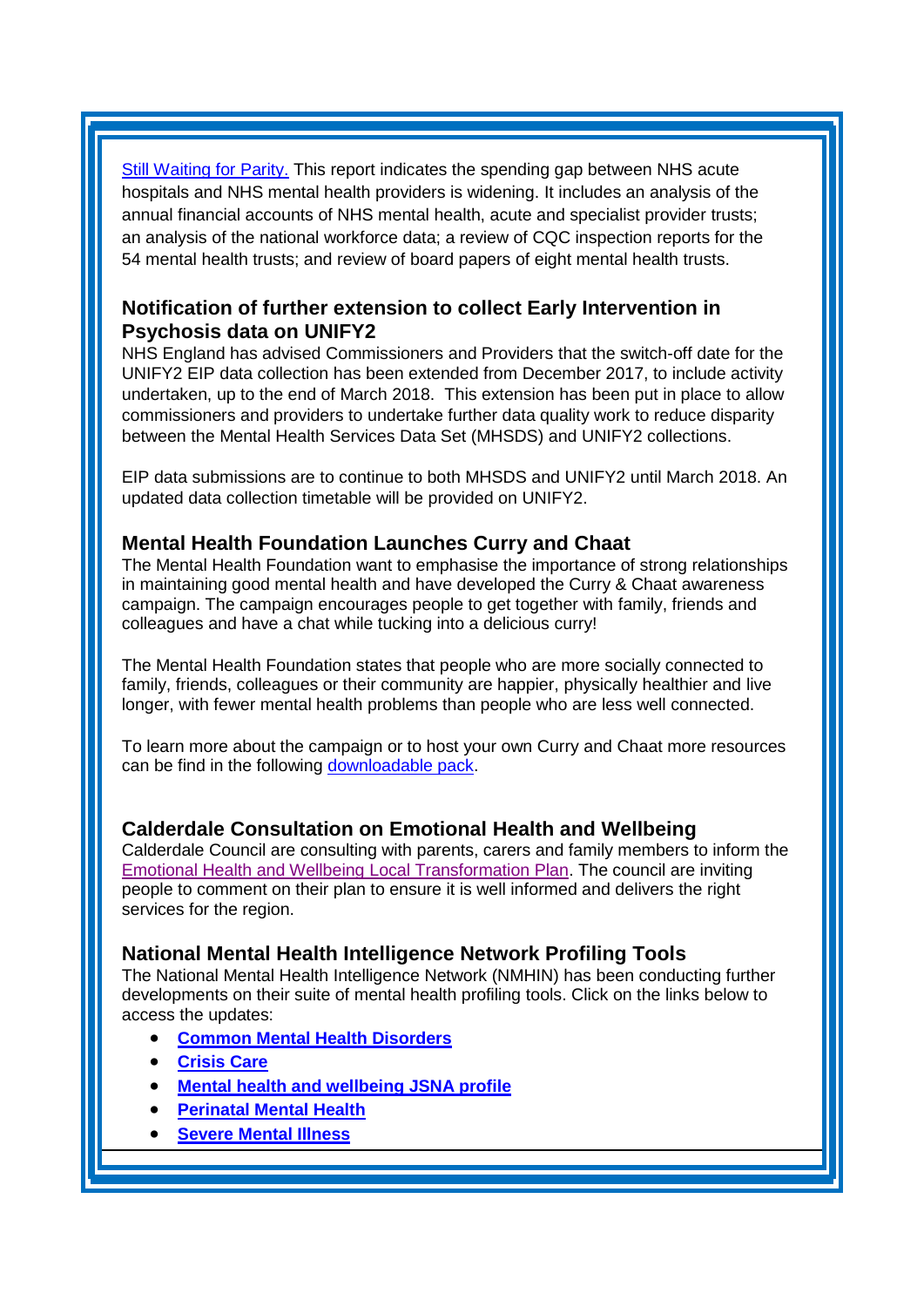# <span id="page-2-0"></span>**National Institute for Health Research (NIHR) Signals**

The latest series of summaries of recently published research by the NIHR contain information on:

- [Supported Employment Helps People with Severe Mental Illness to Obtain Work](https://discover.dc.nihr.ac.uk/portal/article/4000876/supported-employment-helps-people-with-severe-mental-illness-to-obtain-work)
- [A Primary Care Intervention Helps Older People with Depression](https://discover.dc.nihr.ac.uk/portal/article/4000896/a-primary-care-intervention-helps-older-people-with-depression)

The summaries intend to provide decision makers in health and social care organisations with evidence they can use to improve patient care.

# **NICE Consultations and Shared Learning**

NICE is currently consulting on draft guidance:

[Decision Making and Mental Capacity: Draft Guidance Consultation](https://www.nice.org.uk/guidance/indevelopment/gid-ng10009/consultation/html-content-3)

The closing date for comments is 5 February 2018.

NICE has also published the following shared learning:

SUFARI – [a substance use tool for mental health services](https://www.nice.org.uk/sharedlearning/sufari-a-substance-use-tool-for-mental-health-services)

This document examines the implementation of the SUFAR tool (Substance Use Frequency, Amount, Risk Identification) at Central and North West London NHS Foundation Trust.

### **Mental Health Reports, Resources and Research**

The Care Quality Commission (CQC) has published Mental Health Act: The Rise in the [Use of the MHA to Detain People in England.](http://www.cqc.org.uk/publications/themed-work/mental-health-act-rise-mha-detain-england) This report examines the causes for the rise in the use of the Mental Health Act (MHA) to detain people. It is based on a review of data, site visits to 8 NHS trusts and engagement with service users, advisors and other stakeholders.

The Innovation Unit and the Health Foundation has published [Against the Odds:](http://www.innovationunit.org/projects/against-the-odds/)  [Successfully Scaling Innovation in the NHS.](http://www.innovationunit.org/projects/against-the-odds/) This report explores the findings of a research project about how to scale innovation in the NHS. It examines 10 innovations, including IAPT and the RAID Liaison Mental Health model, that have spread over the past 20 years and lists a set of provocations to consider how these insights build on, and challenge, existing wisdom on how to scale innovation in the NHS.

The Mental Health Foundation has published [While your back was turned: how mental](https://www.mentalhealth.org.uk/publications/mental-health-young-women-and-girls)  health policymakers stopped paying attention to the specific needs of women and [girls.](https://www.mentalhealth.org.uk/publications/mental-health-young-women-and-girls) This paper aims to improve the understanding of decision makers of how to prevent mental health problems in young women. It identifies pressure points and social determinants of mental health and wellbeing in young women and girls, to support the development of tailored mental health guidance aimed at preventing mental health problems for those at highest risk.

NHS England has published the following case studies to help improve health checks for people with a learning disability:

• [Training GPs about Health Checks in Oxford:](https://www.england.nhs.uk/publication/training-gps-about-health-checks-in-oxford/) A self-advocacy group runs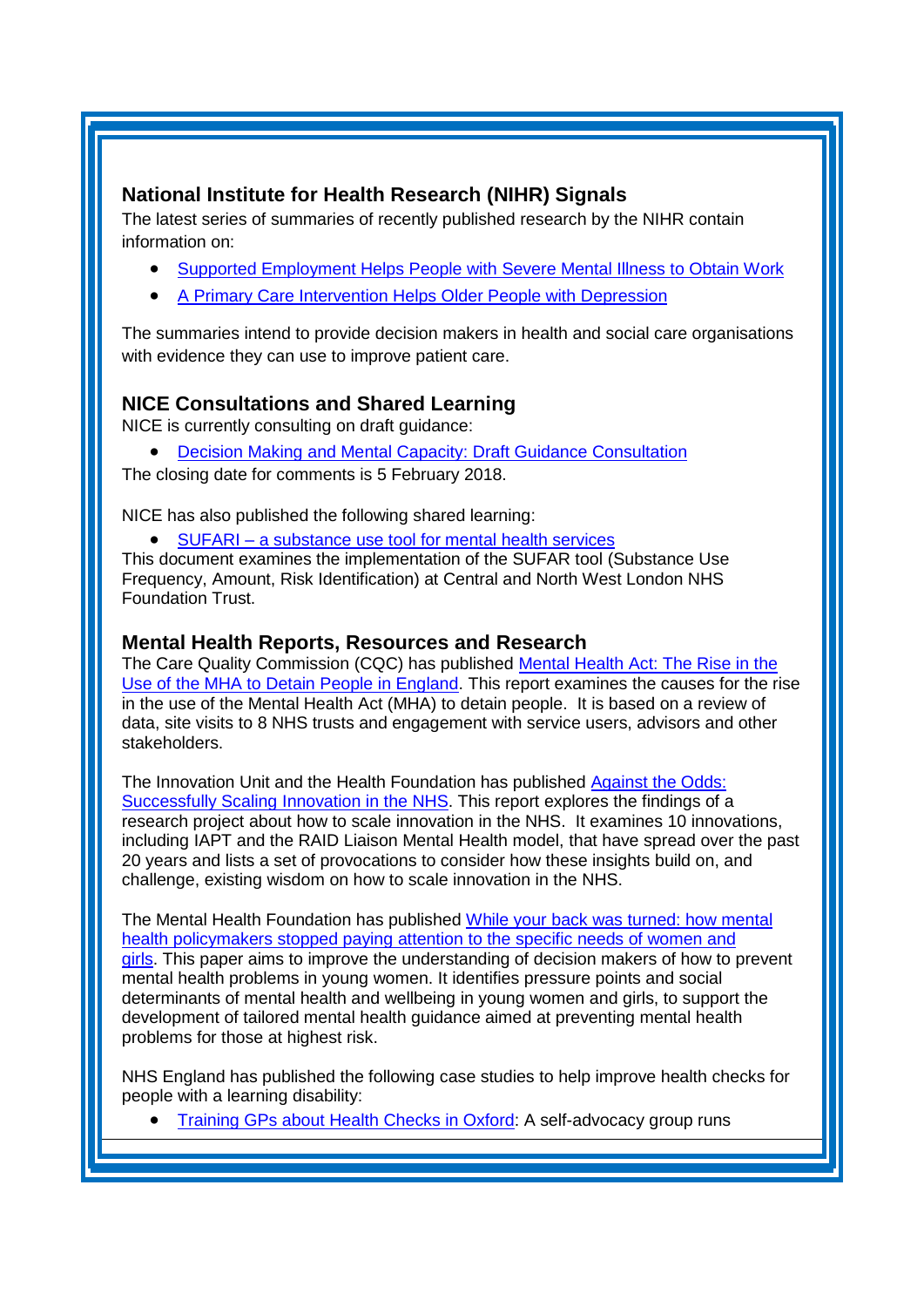workshops for GPs on the importance of annual health checks

 [Thurrock: Health Checks for People with a Learning Disability goes up by almost a](https://www.england.nhs.uk/publication/thurrock-health-checks-for-people-with-a-learning-disability-goes-up-by-almost-a-third-in-one-year/)  [third in one year:](https://www.england.nhs.uk/publication/thurrock-health-checks-for-people-with-a-learning-disability-goes-up-by-almost-a-third-in-one-year/) The CCG worked with 32 GP practices to encourage people to go to their annual health check.

The Royal College of Nursing has published [Dignity in health care for people with learning](https://www.rcn.org.uk/professional-development/publications/pub-006605)  [disabilities.](https://www.rcn.org.uk/professional-development/publications/pub-006605) This guidance aims to improve dignity in health care for people with learning disabilities. It is designed particularly to support the nursing workforce but other health care and social care staff may find this useful.

## <span id="page-3-0"></span>**Mental Health Statistics**

The following statistics have recently been released please click on the links to review further:

- <span id="page-3-1"></span> [Adult Substance Misuse Statistics from the National Drug Treatment Monitoring](https://www.gov.uk/government/statistics/substance-misuse-and-treatment-in-adults-statistics-2016-to-2017)  [System:](https://www.gov.uk/government/statistics/substance-misuse-and-treatment-in-adults-statistics-2016-to-2017) 1 April 2016 to 31 March 2017
- [Mental Health Services Monthly Statistics:](https://www.gov.uk/government/statistics/mental-health-services-monthly-statistics-final-oct-provisional-nov-2017) final October, provisional Nov 2017
- **[Out of Area Placements in Mental Health Services:](https://www.gov.uk/government/statistics/out-of-area-placements-in-mental-health-services-november-2017) November 2017**
- Psychological Therapies: reports on the use of IAPT services, England [September:](https://digital.nhs.uk/catalogue/PUB30179) 2017 Final
- [Psychological therapies: reports on the use of IAPT services, England:](https://www.gov.uk/government/statistics/psychological-therapies-reports-on-the-use-of-iapt-services-england-october-2017-final) October 2017 Final

## **Dates for your Diary**

**Yorkshire and the Humber Mental Health Network Events:**

- Wednesday 7 February 2018, 09:45-15:45, **Yorkshire and the Humber IAPT Providers' Network**, Venue to be confirmed, Leeds. To book your place click **[here](https://www.eventbrite.co.uk/e/yorkshire-and-the-humber-iapt-providers-network-tickets-39836845076)**.
- Thursday 22 March 2018, 13:30-16:30, **Yorkshire and the Humber EIP Network**, Oxford Place, Leeds. To book your place click **[here](https://www.eventbrite.co.uk/e/yorkshire-and-the-humber-eip-network-tickets-39657862735)**.

### **Other Events:**

 **SafeTALK Course**, which aims to teach participants four basic steps to recognise if someone is having thoughts of suicide and how to connect them with resources that can help. Available on various dates throughout 2018.

#### **For further information, and to check course availability, email: [wdu@york.gov.uk](mailto:wdu@york.gov.uk) or visit the website [here.](http://www.yorkworkforcedevelopment.org.uk/)**

- Thursday 1 February 2018 marks **Time to Talk Day**. To find out more and to order resource packs click [here.](https://www.time-to-change.org.uk/get-involved/time-talk-day-2018?_cldee=c2FyYWguYm91bEBuaHMubmV0&recipientid=contact-0ed3a36e03f0e61180f3c4346bad10a0-f880ded41d224fd9a0187dbf0d9139f1&esid=45909343-14d9-e711-8120-e0071b664191&urlid=58)
- Thursday 1 February 2018, 08:30-13:00, **Westminster Health Forum Keynote Seminar Priorities for Mental Health Services in England**, Glaziers Hall, 9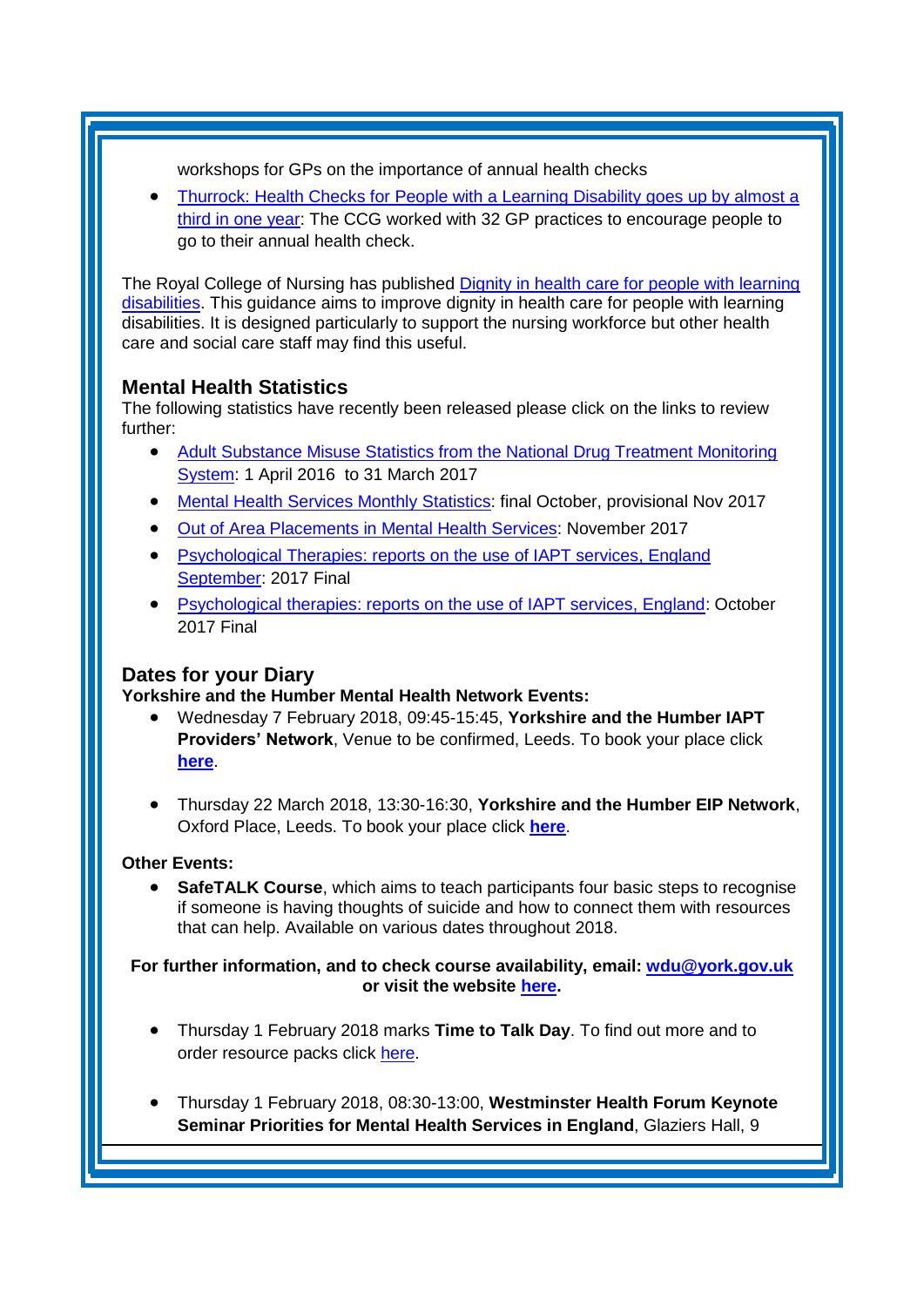Montague Close, London, SE1 9DD. To book your place click [here.](http://www.westminsterforumprojects.co.uk/book/mental-health-services-in-England-2018) NB: There is a cost to attend this event.

- Monday 5 February 2018, 10:00-16:00, Effective Discharge and Pathways in Mental Health, De Vere West One Conference Centre, London. To book your place click [here.](https://www.healthcareconferencesuk.co.uk/event/1335) NB: There is a cost to attend this event.
- Monday 16 April 2018, 10:00-16:00, **Improving Physical Health Outcomes for people with Mental Health Conditions**, De Vere West One Conference Centre, London. To book your place click [here.](https://www.healthcareconferencesuk.co.uk/event/1353/book) NB: There is a cost to attend this event.
- Wednesday 25 April 2018, 09:00-17:00, **Improving Mental Health Outcomes 2018**, The Bridgewater Hall, Manchester. To book your place click [here.](https://openforumevents.co.uk/events/2018/improving-mental-health-outcomes-integrating-coordinating-and-transforming-services/?utm_source=OFE+S3.1+MH18+WC+27.11.17+&utm_medium=email&utm_campaign=OFE+S3.1+MH18+WC+27.11.17) NB: There is a cost to attend this event.
- Friday 27 April 2018, 09:00-17:00, **Depression in Adults: Treatment and Management**, De Vere West One Conference Centre, London. To book your place click [here.](https://www.healthcareconferencesuk.co.uk/event/1347/book) NB: There is a cost to attend this event.
- Monday 21 May 2018, 09:00-17:00, **Improving Mental Health Support for Asylum Seekers & Refugees**, De Vere West One Conference Centre, London. To book your place click [here.](https://www.healthcareconferencesuk.co.uk/event/1209/book) NB: There is a cost to attend this event.
- Wednesday 20 June 2018, 09:00-17:00, **Family Interventions in Mental Health – Future Directions**, Ramada Birmingham Solihull Hotel, The Square, Solihull, B91 3RF. To book your place email **Sam Farooq.** NB: There is a cost to attend this event.
- Friday 22 June 2018, 09:00-17:00, **5 th Annual PWP National Networking Forum**, Notts County Football Ground, Nottingham. To book your place click [here.](http://www.iapt-nnf.co.uk/Home/ViewEvent/87?utm_source=SBK%20Healthcare&utm_medium=email&utm_campaign=8995560_1856PT%201st%20email&dm_i=1SB0,5CT0O,MCTTTA,KP5GK,1) NB: There is a cost to attend this event.

#### <span id="page-4-0"></span>**Contacts**

If you would like to discuss any of the items included in this e-bulletin or would like further information about the Mental Health Network please contact:

Sarah Boul, Quality Improvement Manager: Adult Mental Health [sarah.boul@nhs.net,](mailto:sarah.boul@nhs.net) 0113 8253458 / 07584362063

Charlotte Whale, Quality Improvement Manager: Adult Mental Health [charlotte.whale@nhs.net,](mailto:charlotte.whale@nhs.net) 0113 8249346 / 07796611108

Twitter: @YHSCN\_MHDN #yhmentalhealth